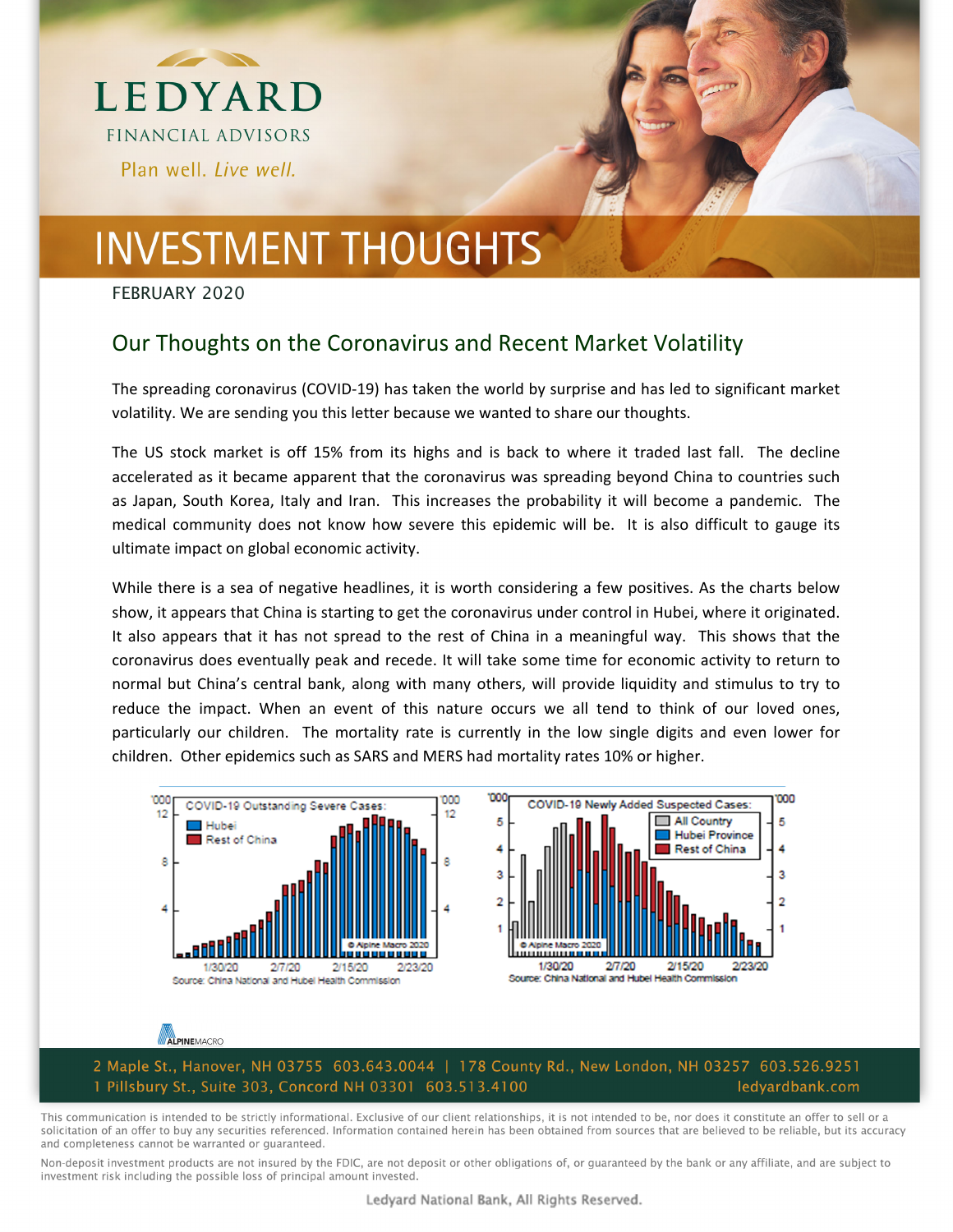## **INVESTMENT THOUGHTS**

While it is impossible to know exactly how this event will impact the markets, we can look to the past for some guidance. The following chart plots past epidemics on a chart of the S&P 500 Index (US stocks). It shows that although epidemics are always scary, and sometimes coincide with a down market, they generally are not the cause of major bear markets. While this provides some solace, we are nevertheless taking this outbreak very seriously and monitoring it closely.



**L'Eirst Trust** 

It is important to remember that market sentiment always swings back and forth like a pendulum ‐ from optimism to pessimism and back again. Most investors entered 2020 optimistic as trade tensions had faded somewhat and economic news had improved. They had also watched the US market appreciate over 30% in 2019. Positive sentiment like this often sets the stage for periods of heightened volatility when unexpected events upset the common narrative. This is one reason why the reaction to the coronavirus has been so sharp. Investors are now swinging to a more negative mindset. This will eventually set the stage for positive surprises.

When events like this occur, we are often asked how we plan to react to the sharp increase in volatility. Our answer is that it is important to stay disciplined and avoid making hasty decisions that could backfire later. Our preparations started long before the coronavirus became a problem. We did not